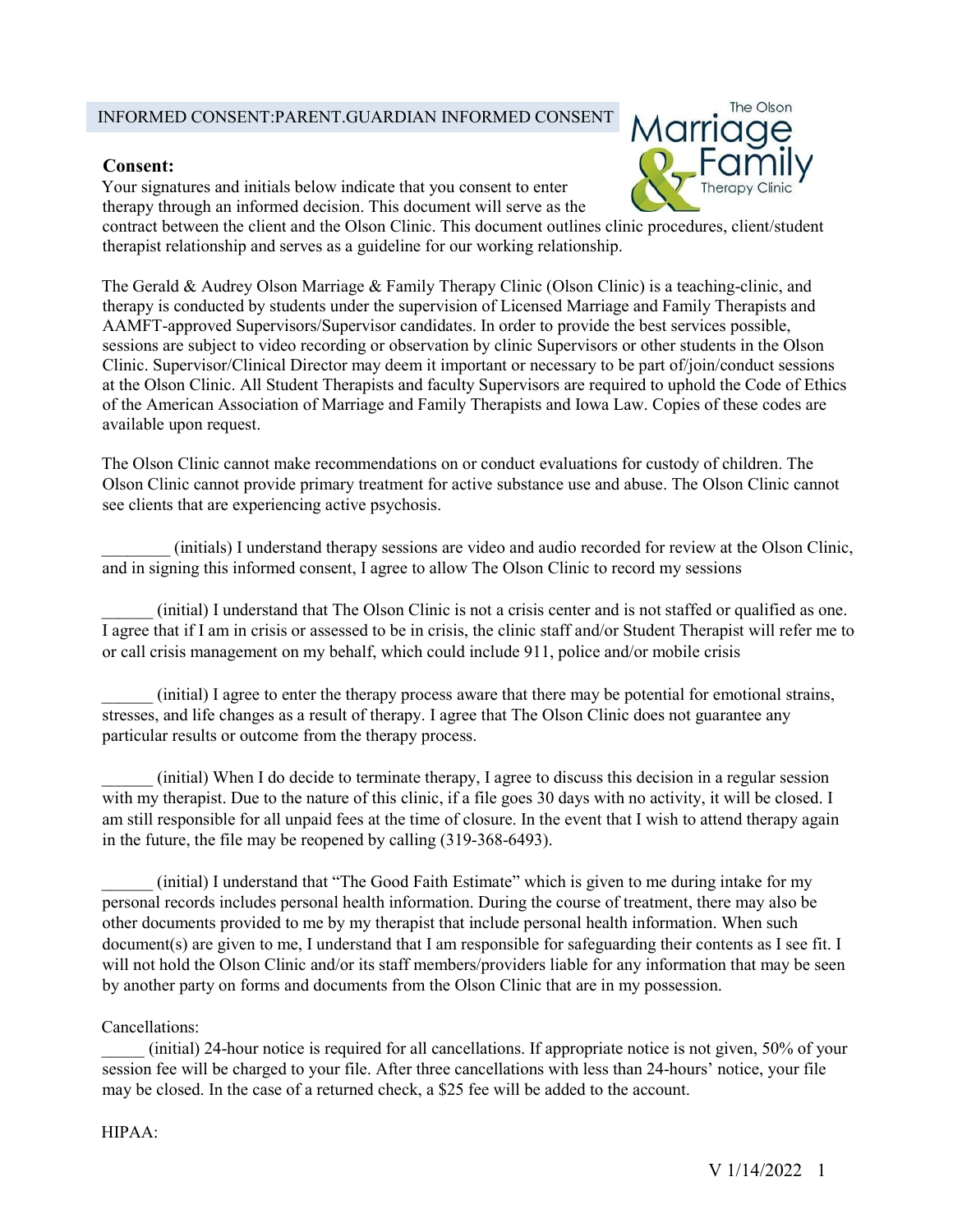\_\_\_\_\_\_ (initial) I acknowledge I have received, have read (or had read to me), and understand the contents of The Olson Clinic Notice of Private Practices. I fully understand its contents, and if I had any questions regarding this document, they have been fully answered.

All student therapists and faculty supervisors are required to hold information about sessions and clients in confidence. **The Olson Clinic will not disclose client information without the expressed written consent of every member involved in treatment. This means that if more than one person is involved in treatment, all individuals associated with that treatment must sign a release of information before any information will be provided for use outside the clinic. This applies to all session types: in-person, telehealth, or phone.** 

The exceptions to confidentiality policies are the following circumstances:

- 1. **Example 1.** (initials) If there is clear and imminent danger to you or others, in which case either clinic may be required to inform the responsible authorities or warn the identified victim. In this event, the therapist will inform you of their responsibilities and actions.
- 2. \_\_\_\_\_\_ (initials) In situations of suspected physical, emotional, or sexual abuse of a child, elderly or dependent adult abuse, therapists are required to submit a report to the Department of Human Services and may be required to contact authorities. Again, in this situation, you would be informed of the therapist's responsibilities and actions.
- 3. \_\_\_\_\_\_ (initials) The clinic maintains records of treatment, diagnosis, assessment, and treatment planning in order to collaborate with clinic staff and supervisors, and to better inform treatment and assess its effectiveness. You may request restrictions as to how your case information may be used or shared among clinic staff; however, the Olson Clinic and MMUCC are not required to agree to those restrictions.
- 4. **Example 1** (initials) As the Olson Clinic is a training facility, you agree that staff, clinical supervisors, and other therapists may have access to confidential information for the purpose of clinical effectiveness.
- 5. \_\_\_\_\_\_ (initials) Some litigation may require the release of records even without the client's authorization. Student therapists will not typically testify in court (unless mandated) as this is outside of their scope of training, and they are not qualified to do so.
- 6. \_\_\_\_\_\_ (initials) If you have tested positive for the Coronavirus, we may be required to notify local health authorities that you have been in the office. If we have to report this, we will only provide the minimum information necessary for their data collection and will not go into any details about the reason(s) for our visits.

## **Research**:

\_\_\_\_\_\_ (initial) I am aware the Olson MFT Clinic uses all client paperwork and video/audio recordings for academic research purposes. **No identifying information is used for this research, including name, date of birth, address, etc.** Each client will be randomly assigned a number to ensure confidentiality further, and all paperwork and recordings will be kept in a safe and secure location within the clinic. When needed, video recordings will be coded for research purposes, but no raw footage will be used. If at any point, you would like to withdraw your information from the data that is being collected, you are able to do so by letting your therapist or the front office staff know. There are no known risks associated with the collection of this data.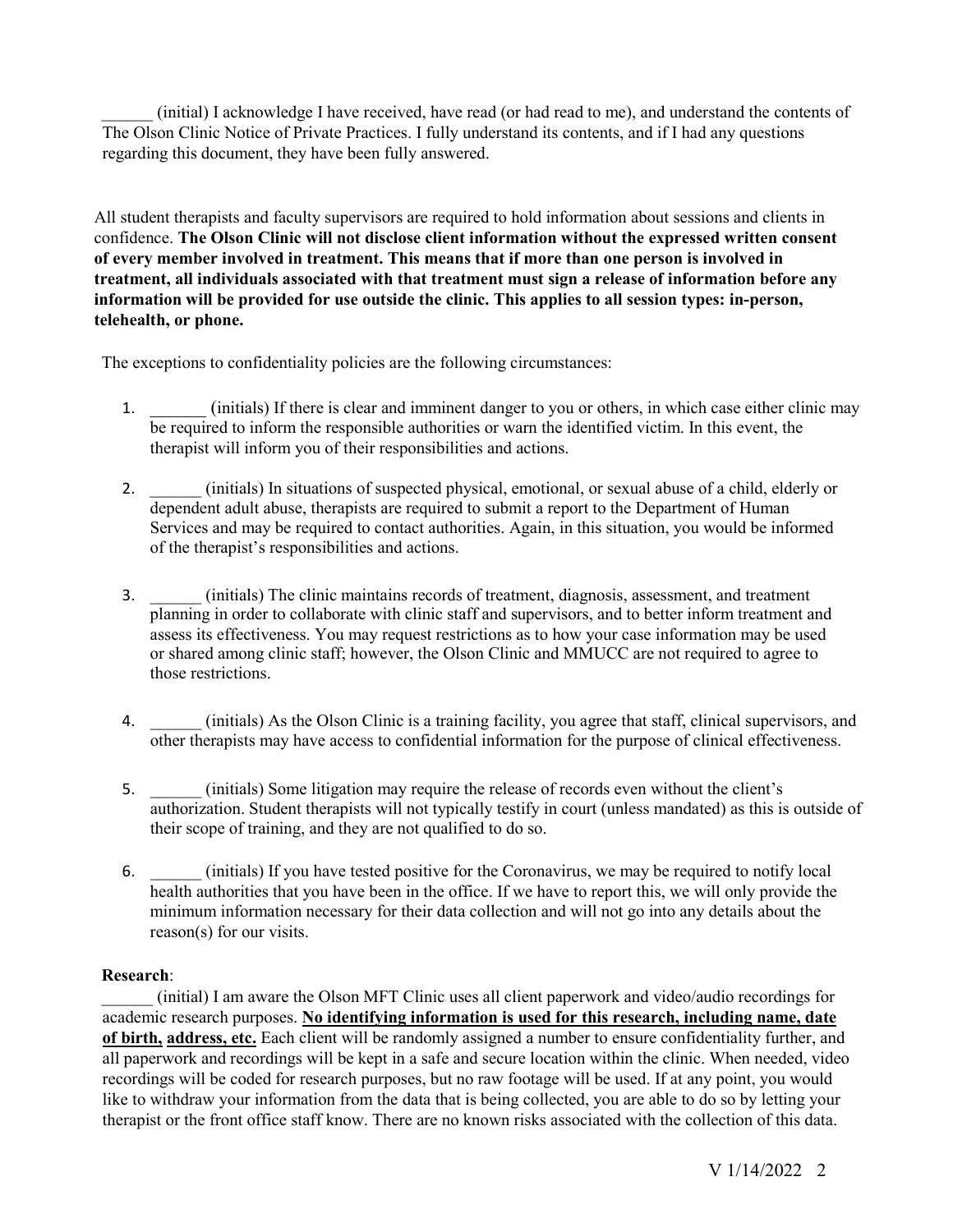#### **SESSIONS**

Sessions will be conducted in either in-person or telehealth/phone sessions. The session type will be determined by client and student therapist. If there is a resurgence of the pandemic or if other health concerns arise, however, student therapist, or supervisor/clinical director, may require that we meet via telehealth only. If you have concerns about meeting through telehealth, we will talk about it first and try to address any issues. You understand that, if the student therapist, or supervisor/clinical director, believes it is necessary, the Olson Clinic may determine that we return to telehealth for everyone's well-being.

If you decide at any time that you would feel safer staying with, or returning to, telehealth services, we will respect that decision as long as it is feasible and clinically appropriate.

Depending on session type, the client will adhere to the following guidelines:

#### IN-PERSON SESSIONS GUIDELINES

The novel coronavirus, COVID-19, has been declared a worldwide pandemic by the World Health Organization. COVID-19 is extremely contagious and is believed to spread mainly from person-to-person contact. As a result, federal, state, and local governments and federal and state health agencies recommend social distancing and have, in many locations, prohibited the congregation of groups of people.

Mount Mercy University (MMU) and The Olson Clinic have put in place preventative measures to reduce the spread of COVID-19; however, MMU, and/or The Olson Clinic cannot guarantee that you, your partner, or your child(ren) will not become infected with COVID-19 as a result of entering MMU, and/or The Olson Clinic. Further, attending in-person sessions could increase your risk, your partner's risk, and your child(ren)'s risk of contracting COVID-19.

#### **RISKS OF OPTING FOR IN-PERSON SERVICES**

\_\_\_\_\_ (initial) I acknowledge the contagious nature of COVID-19. I voluntarily assume the risk that myself, my partner, and my child(ren), and I may be exposed to or infected by COVID-19 by attending in-person sessions and that such exposure or infection may result in personal injury, illness, permanent disability, and death.

\_\_\_\_\_ (initial) By initialing, you understand that MMU, and/or The Olson Clinic have zero control over whether or not those other individuals are taking action to minimize exposure or protect you from COVID 19, and you will not hold MMU, The Olson Clinic and/or the personally liable of actions/inactions other individuals have/have not taken to limit the spread of infection.

\_\_\_\_\_ (initial) I understand that the risk of becoming exposed to or infected by COVID-19 at MMU, and/or The Olson Clinic may result from the actions, omissions, or negligence of myself and others, including, but not limited to, MMU, and/or The Olson Clinic staff/employees, faculty, volunteers, students, and other professionals are working in the building, practicum students, or other clients/persons who were in the building.

\_\_\_\_\_ (initial) I voluntarily agree to assume all of the foregoing risks and accept sole responsibility for any injury to myself, my partner, or my child(ren) (including, but not limited to, personal injury, disability, and death), illness, damage, loss, claim, liability, or expense, of any kind, that I, my partner, or my child(ren) may experience or incur in connection with my, my partners, or child(ren)'s attendance at MMU, and The Olson Clinic ("Claims").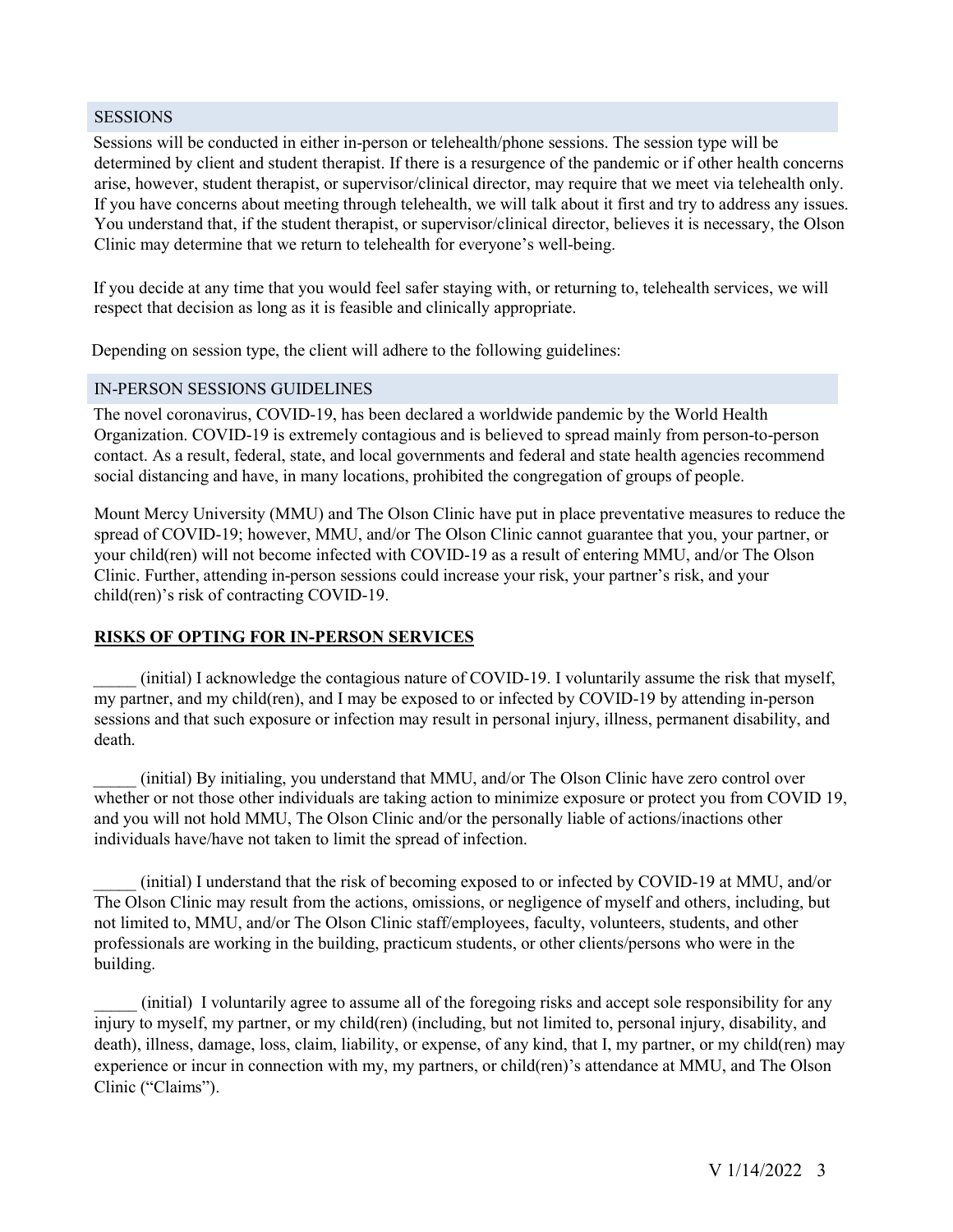\_\_\_\_\_ (initial) On my behalf, and on behalf of my partner, and child(ren), I hereby release, covenant not to sue, discharge, and hold harmless MMU, and The Olson Clinic, its students, faculty, staff/employees, agents, and representatives, of and from the Claims, including all liabilities, claims, actions, damages, costs or expenses of any kind arising out of or relating thereto.

\_\_\_\_\_ (initial) I understand and agree that this release includes any Claims based on the actions, omissions, or negligence of MMU, and The Olson Clinic, its students, faculty, staff/employees, agents, and representatives, whether a COVID-19 infection occurs before, during, or after participation in any in-person therapy sessions. I understand and agree to take the risk of exposure to the Coronavirus.

## **Your Responsibility to Minimize Your Exposure**

To obtain services in person, you agree to take certain precautions which will help keep everyone (you, me, and our families, and other patients) safer from exposure, sickness and possible death. If you do not adhere to these safeguards, it may result in our starting / returning to a telehealth arrangement.

Initial each to indicate that you understand and agree to these actions:

## **Wearing a Mask:**

(initial) When required by University/Clinic policy you will wear a mask at all appointments and while inside the CRST Graduate Center/Olson Clinic.

## **Before a Session:**

\_\_\_\_\_ (initial) You will only keep your in-person appointment if you are symptom-free for at least 24 hours.

(initial) You will take your temperature before coming to each appointment. If it is elevated (100.4) Fahrenheit or more), or if you have other symptoms of the Coronavirus, you agree to cancel the appointment or proceed using telehealth. If you wish to cancel for this reason, you will not be charged our normal cancellation fee.

## **During a Session:**

\_\_\_\_\_ (initial) You will wash your hands or use alcohol-based hand sanitizer when you enter the building.

\_\_\_\_\_ (initial) You will have your temperature taken by front desk and record temp. on COVID Screener.

\_\_\_\_\_ (initial) You will fill out a COVID Screener at every session; these will be provided by the front desk.

\_\_\_\_\_ (initial) You will adhere to the safe distancing precautions we have set up in the waiting room and therapy room. For example, you won't move chairs or sit where we have signs asking you not to sit.

 $(i$ nitial) You will keep a distance of 6 feet and there will be no physical contact (e.g. no shaking hands/hugs) with your student therapist and staff.

\_\_\_\_\_ (initial) If you are bringing your child, you will make sure that your child follows all of these sanitation and distancing protocols.

\_\_\_\_\_ (initial) You will try not to touch your face or eyes with your hands. If you do, you will immediately wash or sanitize your hands.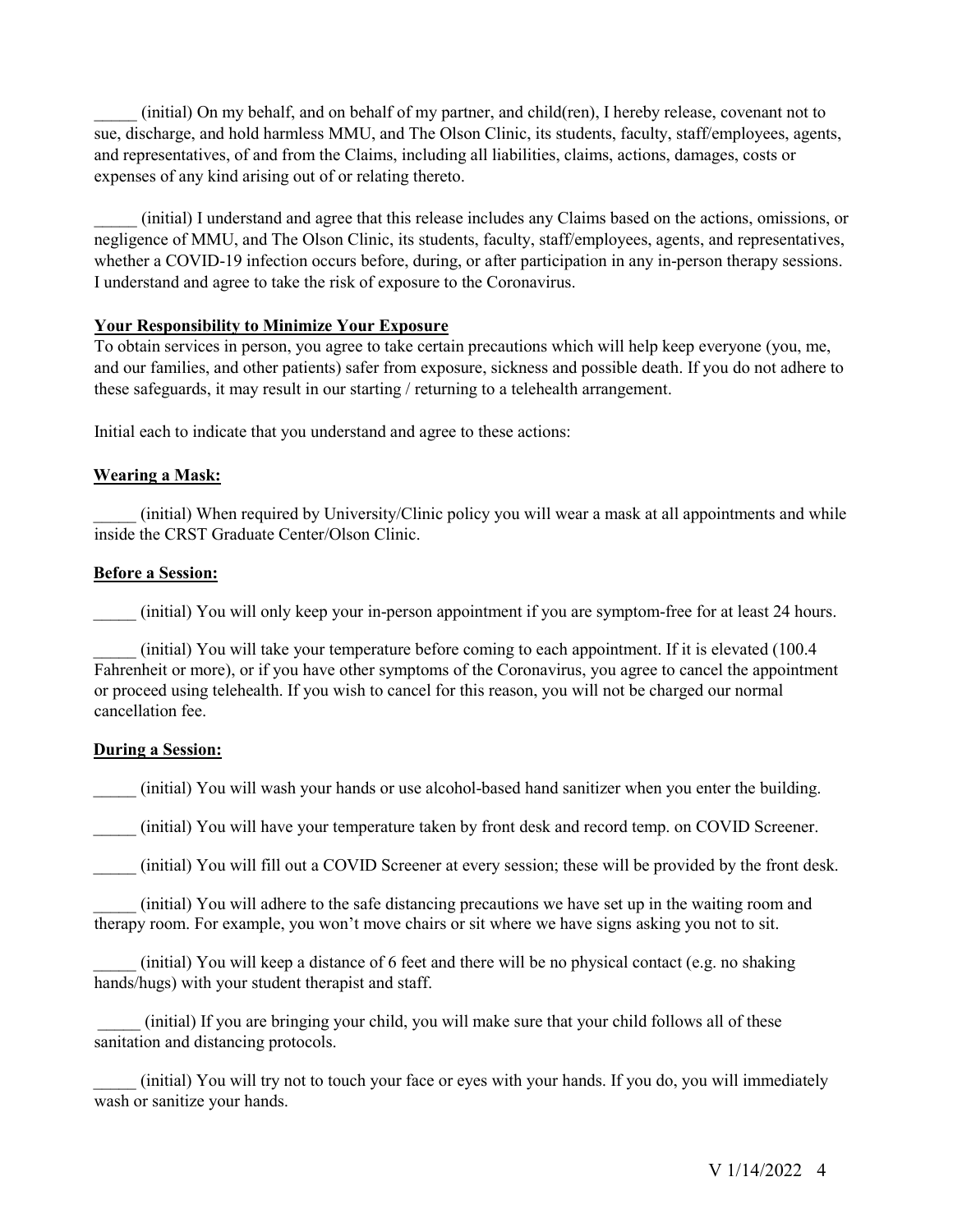#### **Outside a Session:**

\_\_\_\_\_ (initial) You will take steps between appointments to minimize your exposure to COVID.

\_\_\_\_\_ (initial) If you have a job that exposes you to other people who are infected, you will immediately let us know.

\_\_\_\_\_ (initial) If your commute or other responsibilities or activities put you in close contact with others (beyond your family), you will let us know.

\_\_\_\_\_ (initial) If a resident of your home tests positive for the infection, you will immediately let us know and we will then begin/resume treatment via telehealth.

\_\_\_\_\_ (initial) The Olson Clinic may change the above precautions if additional local, state or federal orders or guidelines are published. If that happens, we will talk about any necessary changes.

#### **Our Commitment to Minimize Exposure**

MMU and The Olson Clinic have taken steps to reduce the risk of spreading the Coronavirus within the clinic. We have posted our efforts on the Olson Clinic website and in the office. Please let your student therapist know if you have questions about these efforts.

#### **If You or Your Student Therapist is Sick**

You understand that your student therapist is committed to keeping you, themselves, and all of our families safe from the spread of this virus. If you show up for an appointment and we believe that you have a fever or other symptoms or believe if you have been exposed, we will have to require you to leave the office immediately. We can follow up with services by telehealth as appropriate.

If your student therapist, other students, faculty, or staff, that you have come into contact with, test positive for the Coronavirus, we will notify you so that you can take appropriate precautions.

#### TELEHEALTH GUIDELINES

Telemental-health involves the use of electronic communications to enable health care providers to share individual patient therapeutic information for the purpose of improving patient care. The information may be used for diagnosis, therapy, follow-up and/or education, and may include any of the following:

• Patient therapeutic records; Therapeutic images; Live two-way audio and video; Output date from therapeutic devices and sound and video files

Electronic systems used will incorporate network and software security protocols to protect the confidentiality of patient identification and imaging data and will include measures to safeguard the data and to ensure its integrity against intentional or unintentional corruption. In other words, Zoom Business states that their system is HIPAA Compliant.

Your therapist will contact you with an appointment date and time via email. Your name, date and time of appointment is considered Protected Health Information (PHI). Due to the risk inherent in HIPAA compliance with the use of any telemental-health or technology devices, please consider the following:

#### **The 2013 HHS HIPPA Omnibus Rule:**

"If individuals are notified of the risks and still prefer unencrypted email, **the individual has the right to receive protected health information in that way**, and covered entities are not responsible for unauthorized access of PHI while in transmission to the individual, based on the individual's request. Further, covered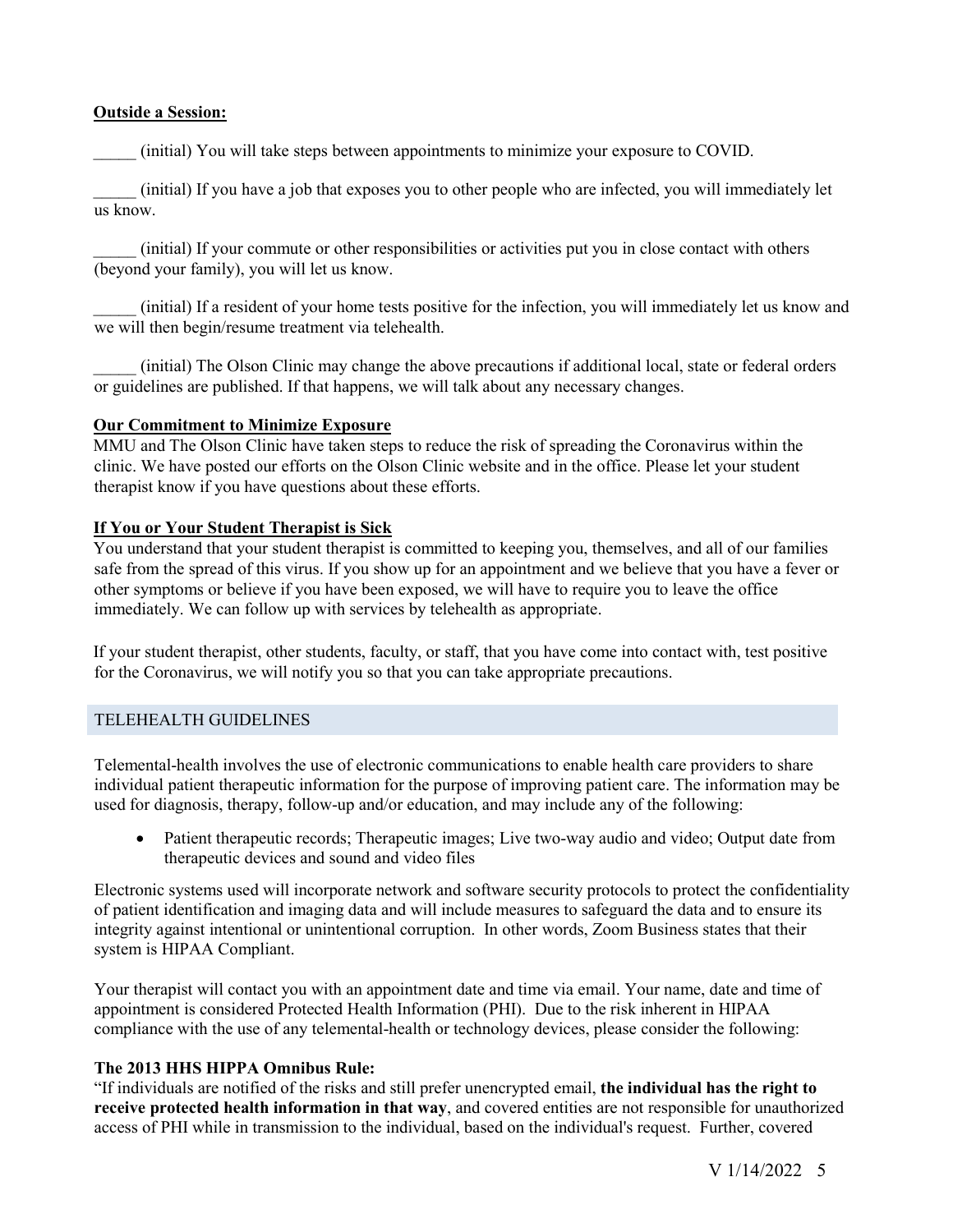entities are not responsible for safeguarding information once delivered to the individual" (U.S. Department of Health and Human Services, 2013). You should also be aware that any emails I receive from you and any responses that I send to you become a part of your legal record.

#### **I understand & agree to each of the following statements regarding telehealth:**

**\_\_\_\_\_ (initial)** I understand the risks of receiving an email for my appointment through Zoom and/or KASA (medical records system) and I still prefer to receive these.

**\_\_\_\_\_ (initial)** I understand the risks of receiving communicating with my therapist about appointment times via email and I still prefer to receive these.

**\_\_\_\_\_ (initial)** I understand that all electronic communication is a part of my legal-medical record.

**\_\_\_\_\_ (initial)** I understand that I have to be physically located in the State of Iowa at the time of my session. If I am in another state, I understand I must reschedule the session.

**\_\_\_\_\_ (initial)** I understand I am not to be in the act of driving. If I am, I understand the session will be rescheduled.

**\_\_\_\_\_ (initial)** I understand that in very rare instances, security protocols could fail, causing a breach of privacy of personal therapeutic information.

**\_\_\_\_\_ (initial)** I also understand that the Olson MFT Clinic utilizes the below suicidality protocol while doing telehealth sessions:

- o I understand I will be asked EVERY session before starting the session if I have any suicidal thoughts, ideation, plan or intention.
- o I understand, if I say "yes" to anything more than passive ideation, I will be required to call Foundation 2 crisis line (319-362-2174) so that I can be fully assessed for safety.
- o I understand I cannot continue sessions without confirmation of safety.
- o I understand if I tell my therapist I have intentions or plans to kill or hurt myself or others, my therapist will call mobile crisis, 911 and/or police.

**\_\_\_\_\_ (initial)** By agreeing to Telehealth (video) session via HIPAA compliant Zoom, you agree to assume the risk of limited confidentiality of the session content and personal protected health information.

#### **PHONE**

**\_\_\_\_\_ (initial)** Phone sessions are *not* HIPAA compliant due to the nature of phones. Your student therapist will do everything they can to maintain your confidentiality in a phone session but cannot promise full confidentiality.

**\_\_\_\_\_ (initial)** By agreeing to sessions via phone, you agree to assume the risk of limited confidentiality of the session content and personal protected health information.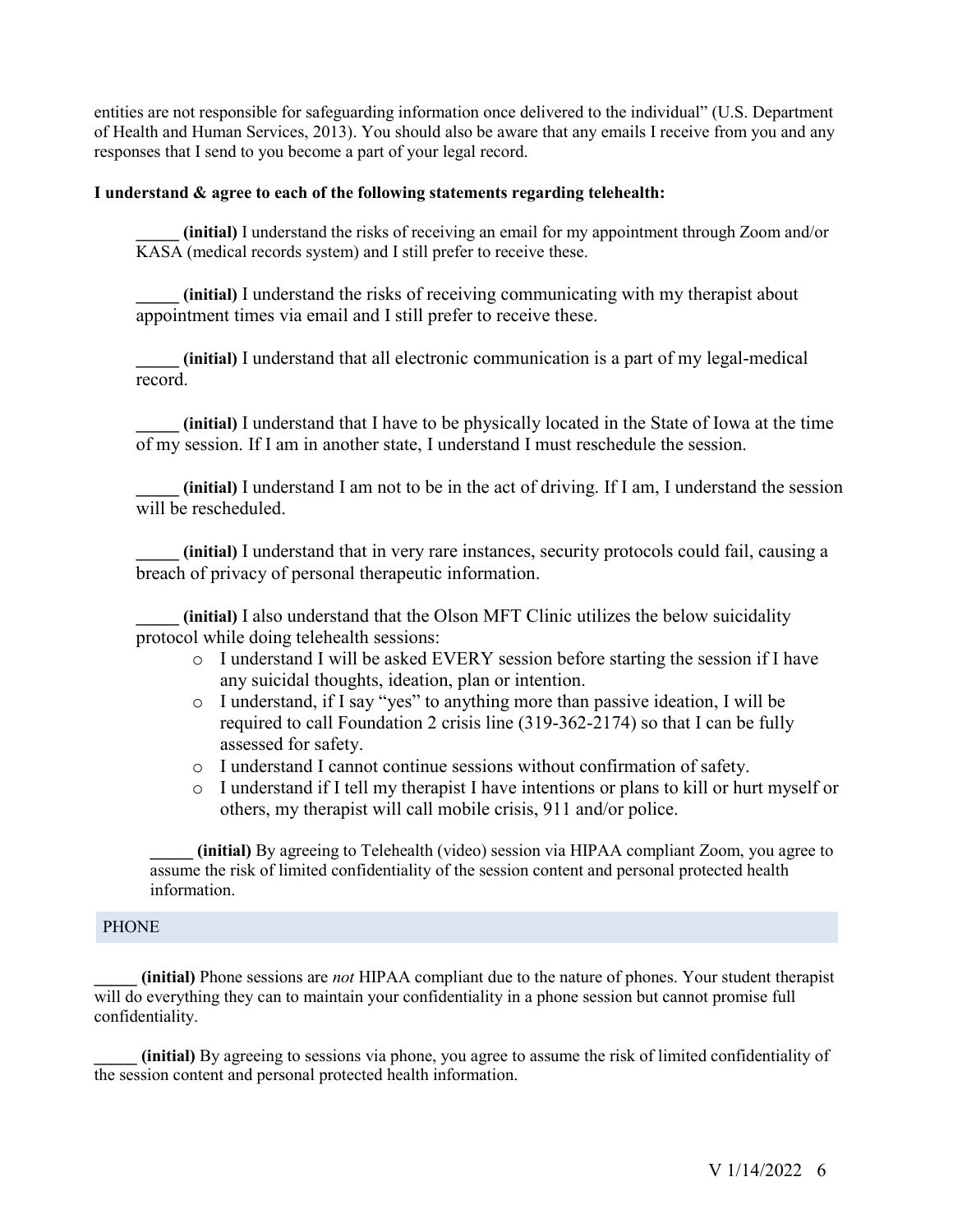#### **FEES**

## **Fees for Service** [**Student Therapist will fill out]: \$\_\_\_\_\_\_\_\_\_\_\_\_\_ /session**

In-person, telehealth or phone session fee are billed at the same rate. Fees are determined on a sliding fee scale below and are due at the time of the session.

| Sliding Fee Schedule – Based on 2021 Federal Poverty Guidelines |          |          |          |          |           |  |  |  |
|-----------------------------------------------------------------|----------|----------|----------|----------|-----------|--|--|--|
| Family Size                                                     | Minimum  | 50% Pay  | 75% Pay  | 100% Pay |           |  |  |  |
| Income Level                                                    | 100%     | 133%     | 166%     | 200%     | $233\% +$ |  |  |  |
| 1                                                               | \$12,880 | \$17,130 | \$21,381 | \$25,760 | \$30,010  |  |  |  |
| $\overline{2}$                                                  | \$17,420 | \$23,169 | \$28,917 | \$34,840 | \$40,589  |  |  |  |
| 3                                                               | \$21,960 | \$29,207 | \$36,454 | \$43,920 | \$51,167  |  |  |  |
| $\overline{4}$                                                  | \$26,500 | \$35,245 | \$43,990 | \$53,000 | \$61,745  |  |  |  |
| 5                                                               | \$31,040 | \$41,283 | \$51,526 | \$62,080 | \$72,323  |  |  |  |
| 6                                                               | \$35,580 | \$47,321 | \$59,063 | \$71,160 | \$82,901  |  |  |  |
| 7                                                               | \$40,120 | \$53,360 | \$66,599 | \$80,240 | \$93,480  |  |  |  |
| 8                                                               | \$44,600 | \$59,318 | \$74,036 | \$89,200 | \$103,918 |  |  |  |
| Fee                                                             | \$10.00  | \$15.00  | \$20.00  | \$25.00  | \$30.00   |  |  |  |

By signing below, I agree to the guidelines outlined in regard to General Clinic Procedures, In-Person Sessions, Telehealth and Phone Guidelines. I understand the risk of COVID-19 and agree to participate in all safety procedures and care. I agree to pay the fee assigned above. I agree that consent to services remains in effect as long as I attend the Gerald & Audrey Olson Marriage & Family Therapy Clinic and/or Mount Mercy University Counseling Center and can only be revoked by me in writing with such notice being provided to the clinic.

 $\Box$  I have read this form and I AGREE to receive counseling services.

 $\Box$  I have read this form and I DECLINE to receive counseling services.

Date

Print Client Name/Legally Authorized Person Signature Signature Relationship to Clien

Print Client Name/Legally Authorized Person Signature Signature Relationship to Client

Therapist Name Signature Signature Relationship to Client

*Any concerns, questions or grievances may be reported to supervisor or the Clinical Director at (319-368-6493)*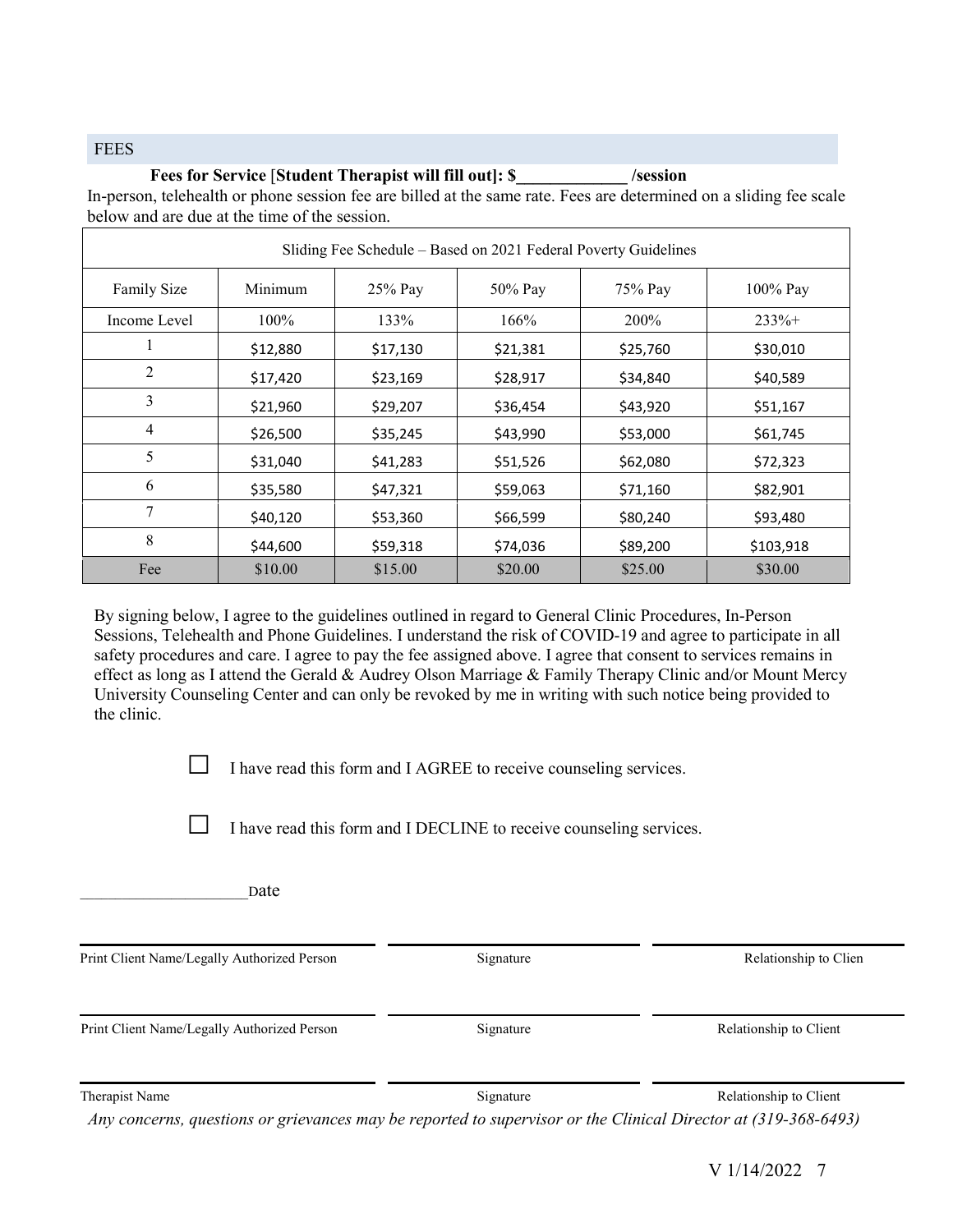#### RELEASE OF INFORMATION- PARENT/ GUARDIAN



| , hereby authorize the Gerald and Audrey Olson Marriage and Family Therapy Clinic                  |
|----------------------------------------------------------------------------------------------------|
| (hereinafter referred to as the Olson MFT Clinic) to release verbal and/or written information to: |

| Full name of person or entity                                                                         | Phone                                         | Fax              |
|-------------------------------------------------------------------------------------------------------|-----------------------------------------------|------------------|
| Address                                                                                               |                                               |                  |
| For the following purposes:<br>$\Box$ Treatment and assessment<br>$\Box$ Coordination of care         | $\Box$ Referral of new or additional services |                  |
| $\Box$ Other                                                                                          |                                               |                  |
| Specific information to be released includes:<br>□ Assessment and diagnosis<br>$\Box$ Treatment goals | $\Box$ Session Content                        | $\Box$ Discharge |
| $\Box$ Other:                                                                                         |                                               |                  |

I understand that by signing this General Authorization I am authorizing the Olson MFT Clinic to disclose my health information to the persons and entities listed above and that any health information or other confidential information in the possession of the persons and entities listed above may be disclosed to the Olson MFT Clinic.

I understand that I may revoke this authorization at any time by sending a written notice of revocation to the Olson MFT Clinic. I understand that my revocation of this General Authorization will not affect a disclosure that the Olson MFT Clinic has already made under this authorization. I understand that information used or disclosed under this authorization may be subject to re-disclosure by the recipient and may no longer be protected by the Olson MFT Clinic's confidentiality rules. I waive any right of privacy that I may have in connection with the disclosures hereby authorized.

I understand that signing this is not a condition of receiving services.

This authorization will expire 12 months from the date it was signed or on the specified date of  $\frac{1}{\sqrt{2}}$ .

SPECIFIC AUTHORIZATION FOR RELEASE OF INFORMATION PROTECTED BY STATE AND/OR FEDERAL LAW CONCERNING MENTAL HEALTH, SUBSTANCE ABUSE TREATMENT, HIV/AIDS-RELATED INFORMATION AND GENETIC INFORMATION

| I understand that this will include information relating to the following categories unless I specifically deny the release.<br>(INITIAL ANY CATEGORY NOT TO BE RELEASED) |  |  |  |  |  |  |  |
|---------------------------------------------------------------------------------------------------------------------------------------------------------------------------|--|--|--|--|--|--|--|
| Genetic information including genetic test results<br>Mental Health<br>Substance Abuse<br>HIV/AIDS                                                                        |  |  |  |  |  |  |  |
|                                                                                                                                                                           |  |  |  |  |  |  |  |

Print Client Name/Legally Authorized Person

Signature

Date

Therapist Name Date Signature Signature Date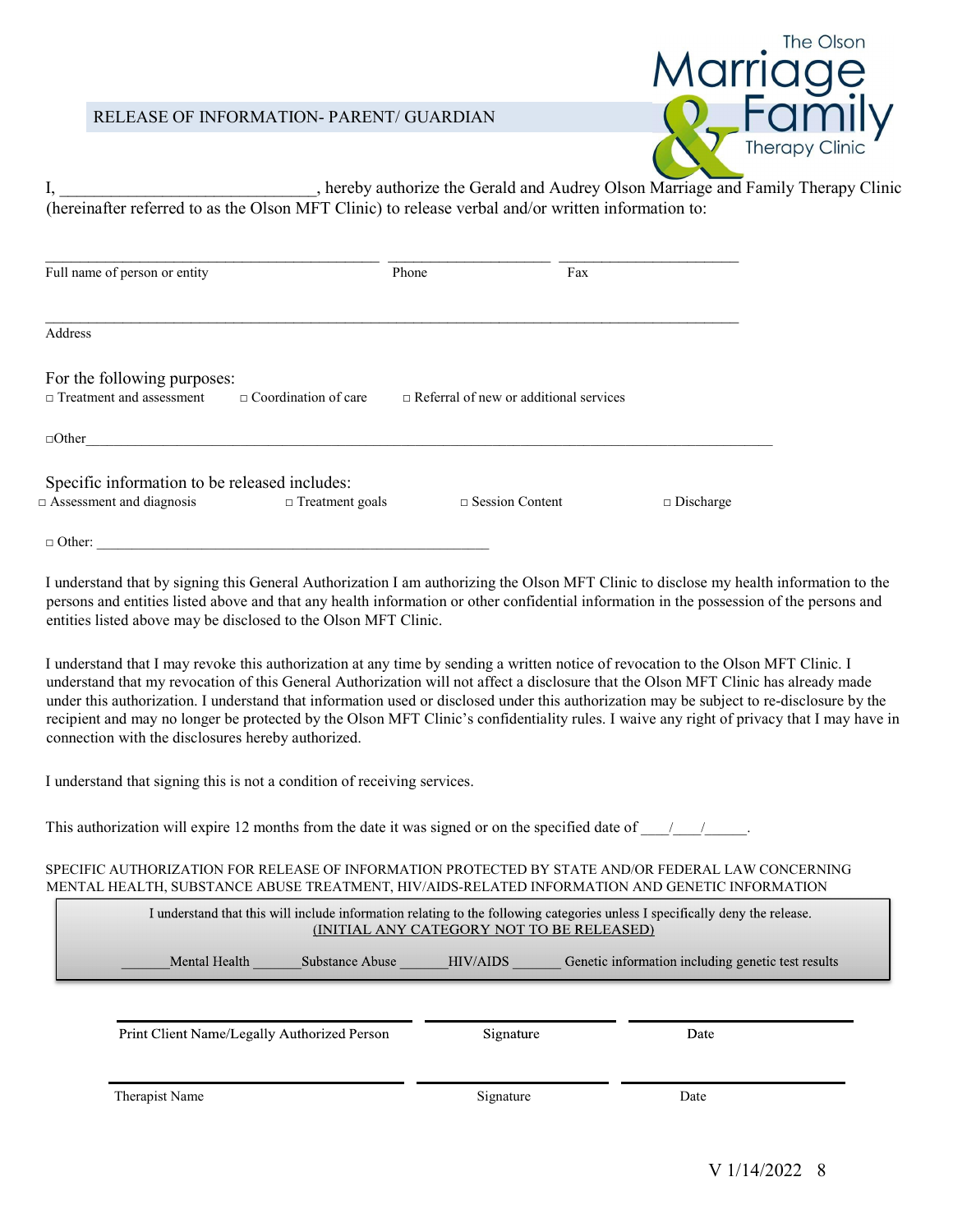|                                                                                                                                                                                                                                                                                     | The Olson             |
|-------------------------------------------------------------------------------------------------------------------------------------------------------------------------------------------------------------------------------------------------------------------------------------|-----------------------|
|                                                                                                                                                                                                                                                                                     | Marriage              |
| DEMOGRAPHIC FORM - PARENT/GUARDIAN                                                                                                                                                                                                                                                  |                       |
| Name: $\frac{1}{\sqrt{1-\frac{1}{2}} \cdot \frac{1}{2}}$                                                                                                                                                                                                                            | <b>Therapy Clinic</b> |
| Name of child: :                                                                                                                                                                                                                                                                    |                       |
|                                                                                                                                                                                                                                                                                     |                       |
|                                                                                                                                                                                                                                                                                     |                       |
|                                                                                                                                                                                                                                                                                     |                       |
|                                                                                                                                                                                                                                                                                     |                       |
|                                                                                                                                                                                                                                                                                     |                       |
|                                                                                                                                                                                                                                                                                     |                       |
|                                                                                                                                                                                                                                                                                     |                       |
| My child's highest level of education obtained?<br><u>Letting and the contract of the contract of the contract of the contract of the contract of the contract of the contract of the contract of the contract of the contract of </u><br>Number of individuals in my household is: |                       |
| On average, I work about ________ hours per week.                                                                                                                                                                                                                                   |                       |
| My child's relationship status?<br>Single<br>$\Box$<br>In a relationship<br>$\Box$<br>What is your relationship status?<br>Single<br>п<br>Married<br>□<br>Separated<br>O.<br>Divorced<br>0<br>Cohabitating/Live with<br>$\Box$<br>$\Box$                                            |                       |
| Please mark if applicable:                                                                                                                                                                                                                                                          |                       |
| $\Box$ I am a veteran / a family member of a veteran.                                                                                                                                                                                                                               |                       |
| □ I am a Mount Mercy University faculty, staff, student and/or a family member of a Mount                                                                                                                                                                                           |                       |

Mercy University faculty or staff member

 $\Box$  I am a COVID first responder/family member

 $\mathcal{L} = \{ \mathcal{L} = \{ \mathcal{L} = \{ \mathcal{L} = \{ \mathcal{L} = \{ \mathcal{L} = \{ \mathcal{L} = \{ \mathcal{L} = \{ \mathcal{L} = \{ \mathcal{L} = \{ \mathcal{L} = \{ \mathcal{L} = \{ \mathcal{L} = \{ \mathcal{L} = \{ \mathcal{L} = \{ \mathcal{L} = \{ \mathcal{L} = \{ \mathcal{L} = \{ \mathcal{L} = \{ \mathcal{L} = \{ \mathcal{L} = \{ \mathcal{L} = \{ \mathcal{L} = \{ \mathcal{L} = \{ \mathcal{$ 

How did you hear about us?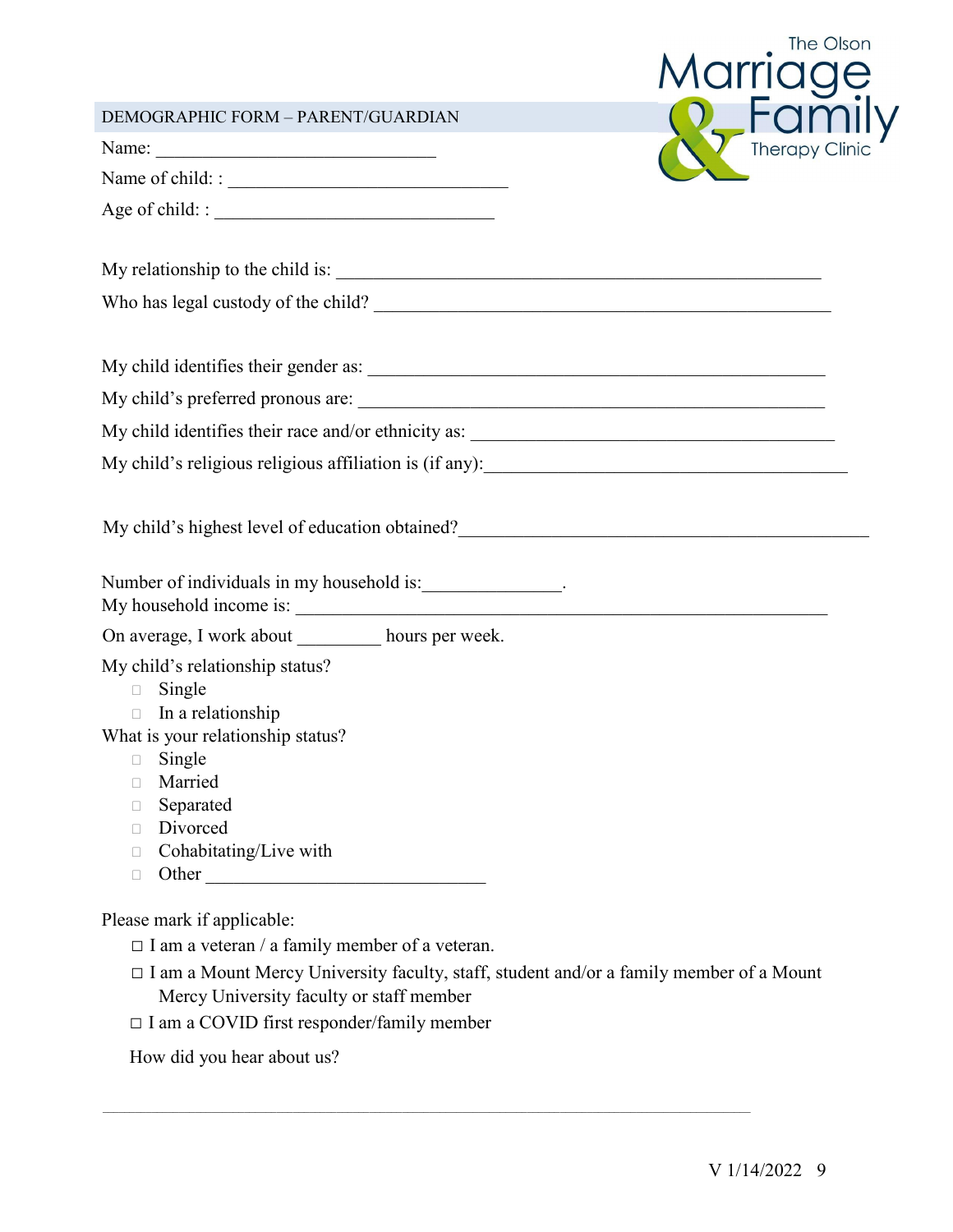#### BIOPSYCHOSOCIAL FORM



#### **Current Symptom Checklist**

| <b>MY CHILD IS FEELING</b>                                                     | <b>Never</b> | Rarely |                  | Sometimes Frequently | For how long? |
|--------------------------------------------------------------------------------|--------------|--------|------------------|----------------------|---------------|
| Decreased interest in pleasurable activities                                   |              |        |                  |                      |               |
| Social Isolation, Loneliness                                                   |              |        |                  |                      |               |
| <b>Suicidal Thoughts</b>                                                       |              |        |                  |                      |               |
| Bereavement of Feelings of Loss                                                |              |        |                  |                      |               |
| Changes in sleep (too much or not enough)                                      |              |        |                  |                      |               |
| Normal, daily tasks require more effort                                        |              |        |                  |                      |               |
| Sad, hopeless about the future                                                 |              |        |                  |                      |               |
| Excessive feelings of guilt                                                    |              |        |                  |                      |               |
| Low self-esteem                                                                |              |        |                  |                      |               |
| <b>MY CHILD IS EXPERIENCING</b>                                                | <b>Never</b> | Rarely | <b>Sometimes</b> | Frequently           | For how long? |
| Frequent worry or tension                                                      |              |        |                  |                      |               |
| Fear of many things                                                            |              |        |                  |                      |               |
| Discomfort in social situations                                                |              |        |                  |                      |               |
| Feelings of guilt                                                              |              |        |                  |                      |               |
| Phobias: unusual fears about specific things                                   |              |        |                  |                      |               |
| Panic Attacks: Sweating, trembling, shortness of breath, heart<br>palpitations |              |        |                  |                      |               |
| Recurring, distressing thoughts about a trauma                                 |              |        |                  |                      |               |
| 'Flashbacks" as if reliving the traumatic event                                |              |        |                  |                      |               |
| Avoiding people/places associated with trauma                                  |              |        |                  |                      |               |
| Nightmares about a traumatic experience                                        |              |        |                  |                      |               |
| <b>I NOTICE MY CHILD</b>                                                       | <b>Never</b> | Rarely | <b>Sometimes</b> | Frequently           | For how long? |
| Is Angry, Irritable, Hostile                                                   |              |        |                  |                      |               |
| Is euphoric, energized and highly optimistic                                   |              |        |                  |                      |               |
| Has racing thoughts                                                            |              |        |                  |                      |               |
| Is needing less sleep than usual                                               |              |        |                  |                      |               |
| Is more talkative                                                              |              |        |                  |                      |               |
| Mood fluctuates: go up and down                                                |              |        |                  |                      |               |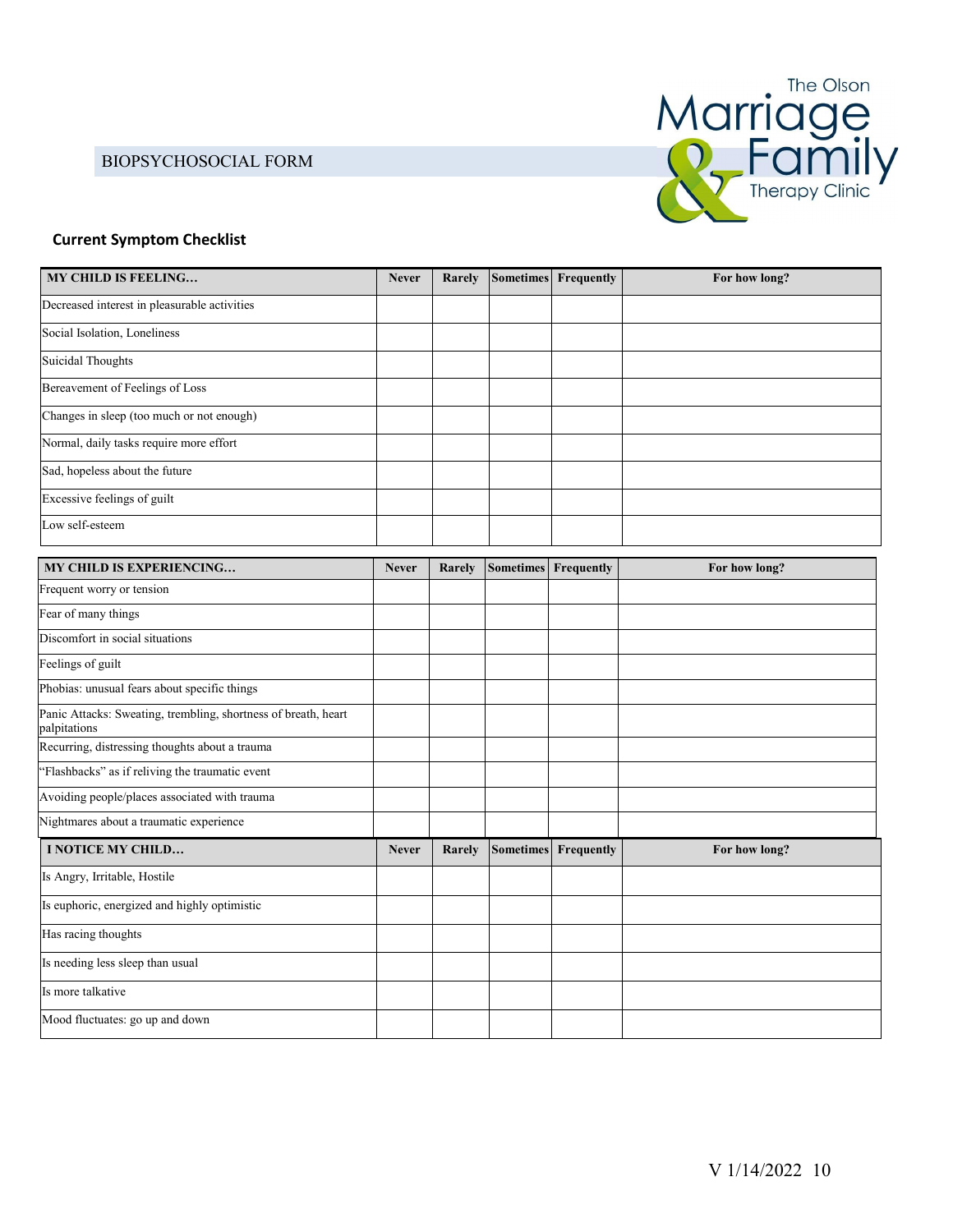| <b>MY CHILD HAS</b>                        | <b>Never</b> | <b>Rarely</b> | Sometimes Frequently | For how long? |
|--------------------------------------------|--------------|---------------|----------------------|---------------|
| Memory problems or trouble concentrating   |              |               |                      |               |
| Trouble explaining myself to others        |              |               |                      |               |
| Problems understanding what others tell me |              |               |                      |               |
| Intrusive or strange thoughts              |              |               |                      |               |
| Obsessive Thoughts                         |              |               |                      |               |
| Been hearing voices when alone             |              |               |                      |               |
| Problems with my speech                    |              |               |                      |               |

| <b>MY CHILD HAS</b>                         | <b>Never</b> | Rarely | <b>Sometimes</b> | Frequently           | For how long? |
|---------------------------------------------|--------------|--------|------------------|----------------------|---------------|
| Risk-taking behaviors                       |              |        |                  |                      |               |
| Compulsive or repetitive behaviors          |              |        |                  |                      |               |
| Been acting without concern for consequence |              |        |                  |                      |               |
| Been physically harming myself              |              |        |                  |                      |               |
| Been violent toward other(s)                |              |        |                  |                      |               |
| <b>MY CHILD'S EATING INVOLVES</b>           | <b>Never</b> | Rarely | <b>Sometimes</b> | Frequently           | For how long? |
| Restriction of food consumption             |              |        |                  |                      |               |
| <b>Bingeing and Purging</b>                 |              |        |                  |                      |               |
| <b>Binge Eating</b>                         |              |        |                  |                      |               |
| A lot of weight loss                        |              |        |                  |                      |               |
| A lot of weight gain                        |              |        |                  |                      |               |
| <b>MY CHILD HAS</b>                         | <b>Never</b> | Rarely |                  | Sometimes Frequently | For how long? |
| Concern about my sexual function            |              |        |                  |                      |               |
| Discomfort engaging in my sexual activity   |              |        |                  |                      |               |
| Questions about my sexual orientation       |              |        |                  |                      |               |

| <b>EMPLOYMENT &amp; SELF CARE</b>         | <b>Never</b> | Rarely | Sometimes Frequently | For how long? |
|-------------------------------------------|--------------|--------|----------------------|---------------|
| I have problems getting/keeping a job     |              |        |                      |               |
| I have problems paying for basic expenses |              |        |                      |               |
| I am afraid of becoming homeless          |              |        |                      |               |
| I have problems accessing healthcare      |              |        |                      |               |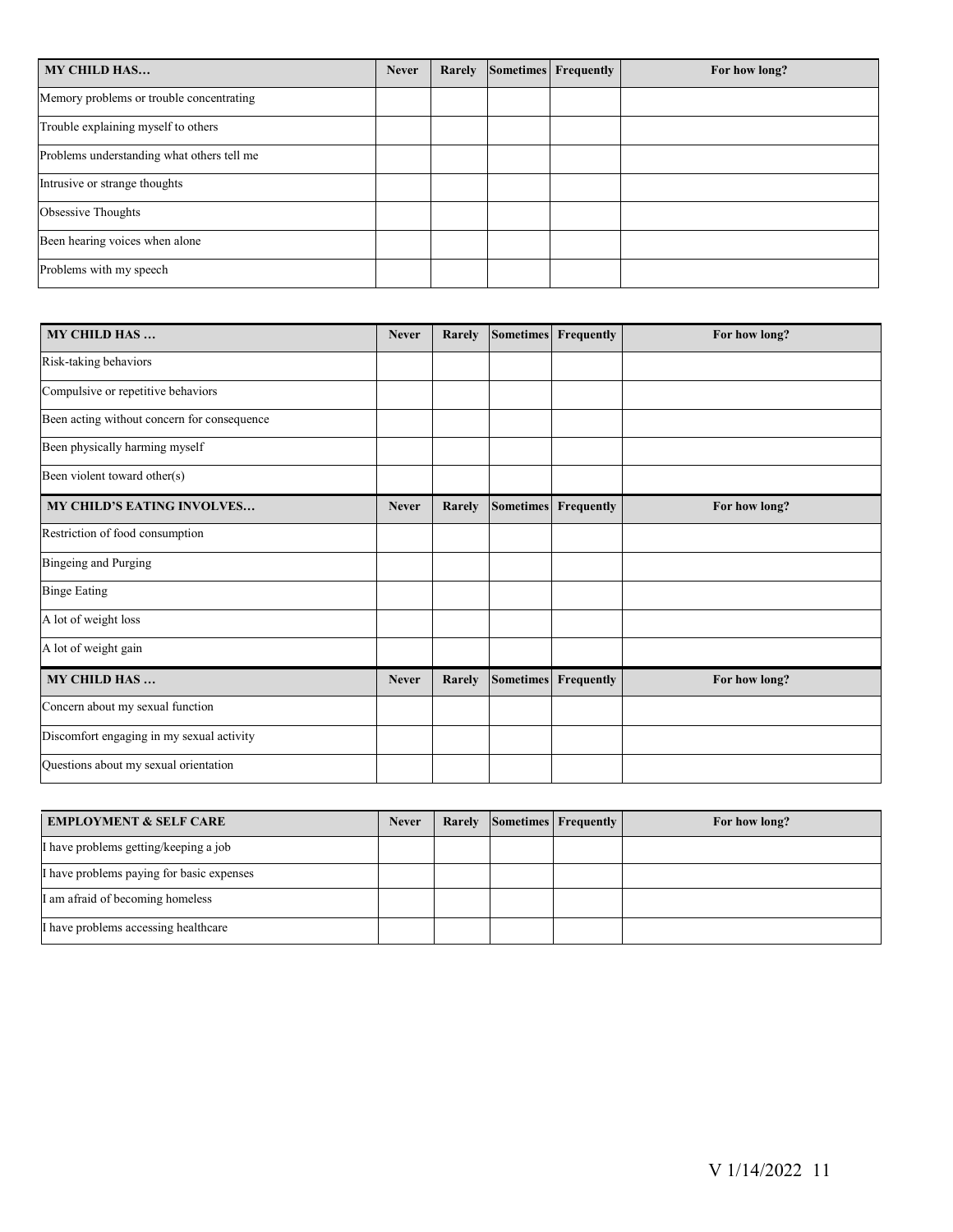## Psychiatric History

Prior outpatient psychotherapy? YES NO

| Provider<br>Name | <b>City</b> | <b>State</b> | <b>Diagnosis</b> | Intervention/Modality | <b>Beneficial?</b> |
|------------------|-------------|--------------|------------------|-----------------------|--------------------|
|                  |             |              |                  |                       |                    |
|                  |             |              |                  |                       |                    |

Prior inpatient psychotherapy? YES NO

| Provider<br>Name | City | <b>State</b> | <b>Diagnosis</b> | Intervention/Modality | <b>Beneficial?</b> |
|------------------|------|--------------|------------------|-----------------------|--------------------|
|                  |      |              |                  |                       |                    |
|                  |      |              |                  |                       |                    |

Prior and/or current medication use? YES NO

| Medication | <b>Dosage</b> | Frequency | <b>Start Date</b> | <b>End Date</b> | Physician |
|------------|---------------|-----------|-------------------|-----------------|-----------|
|            |               |           |                   |                 |           |
|            |               |           |                   |                 |           |
|            |               |           |                   |                 |           |
|            |               |           |                   |                 |           |

 $\_$  ,  $\_$  ,  $\_$  ,  $\_$  ,  $\_$  ,  $\_$  ,  $\_$  ,  $\_$  ,  $\_$  ,  $\_$  ,  $\_$  ,  $\_$  ,  $\_$  ,  $\_$  ,  $\_$  ,  $\_$  ,  $\_$  ,  $\_$  ,  $\_$  ,  $\_$  ,  $\_$  ,  $\_$  ,  $\_$  ,  $\_$  ,  $\_$  ,  $\_$  ,  $\_$  ,  $\_$  ,  $\_$  ,  $\_$  ,  $\_$  ,  $\_$  ,  $\_$  ,  $\_$  ,  $\_$  ,  $\_$  ,  $\_$  ,  $\_$  ,  $\_$  ,  $\_$  ,  $\_$  ,  $\_$  ,  $\_$  ,  $\_$  ,  $\_$  ,  $\_$  ,  $\_$  ,  $\_$  ,  $\_$  ,  $\_$  ,  $\_$  ,  $\_$  ,  $\_$  ,  $\_$  ,  $\_$  ,  $\_$  ,  $\_$  ,  $\_$  ,  $\_$  ,  $\_$  ,  $\_$  ,  $\_$  ,  $\_$  ,  $\_$  ,  $\_$  ,  $\_$  ,  $\_$  ,  $\_$  ,  $\_$  ,  $\_$  ,  $\_$  ,  $\_$  ,  $\_$  ,  $\_$  ,  $\mathcal{L}_\mathcal{L} = \mathcal{L}_\mathcal{L} = \mathcal{L}_\mathcal{L} = \mathcal{L}_\mathcal{L} = \mathcal{L}_\mathcal{L} = \mathcal{L}_\mathcal{L} = \mathcal{L}_\mathcal{L} = \mathcal{L}_\mathcal{L} = \mathcal{L}_\mathcal{L} = \mathcal{L}_\mathcal{L} = \mathcal{L}_\mathcal{L} = \mathcal{L}_\mathcal{L} = \mathcal{L}_\mathcal{L} = \mathcal{L}_\mathcal{L} = \mathcal{L}_\mathcal{L} = \mathcal{L}_\mathcal{L} = \mathcal{L}_\mathcal{L}$ 

Has any family member had mental or emotional problems that warrant treatment? YES NO If yes, who / what / why (list all):

# Relationship and Family History

Relational status Intimate relationship Relationship satisfaction

- 
- 
- 

- $\Box$  Single  $\Box$  never been in a serious relationship  $\Box$  very satisfied with relationship
- $\Box$  Married  $\Box$  not currently in relationship  $\Box$  satisfied with relationship
- $\Box$  Separated/Divorced  $\Box$  currently in a serious relationship  $\Box$  somewhat satisfied with relationship
- $\Box$  Cohabitating  $\Box$  dissatisfied with relationship
- Other \_\_\_\_\_\_\_\_\_\_\_\_\_\_\_\_\_\_\_\_ very dissatisfied with relationship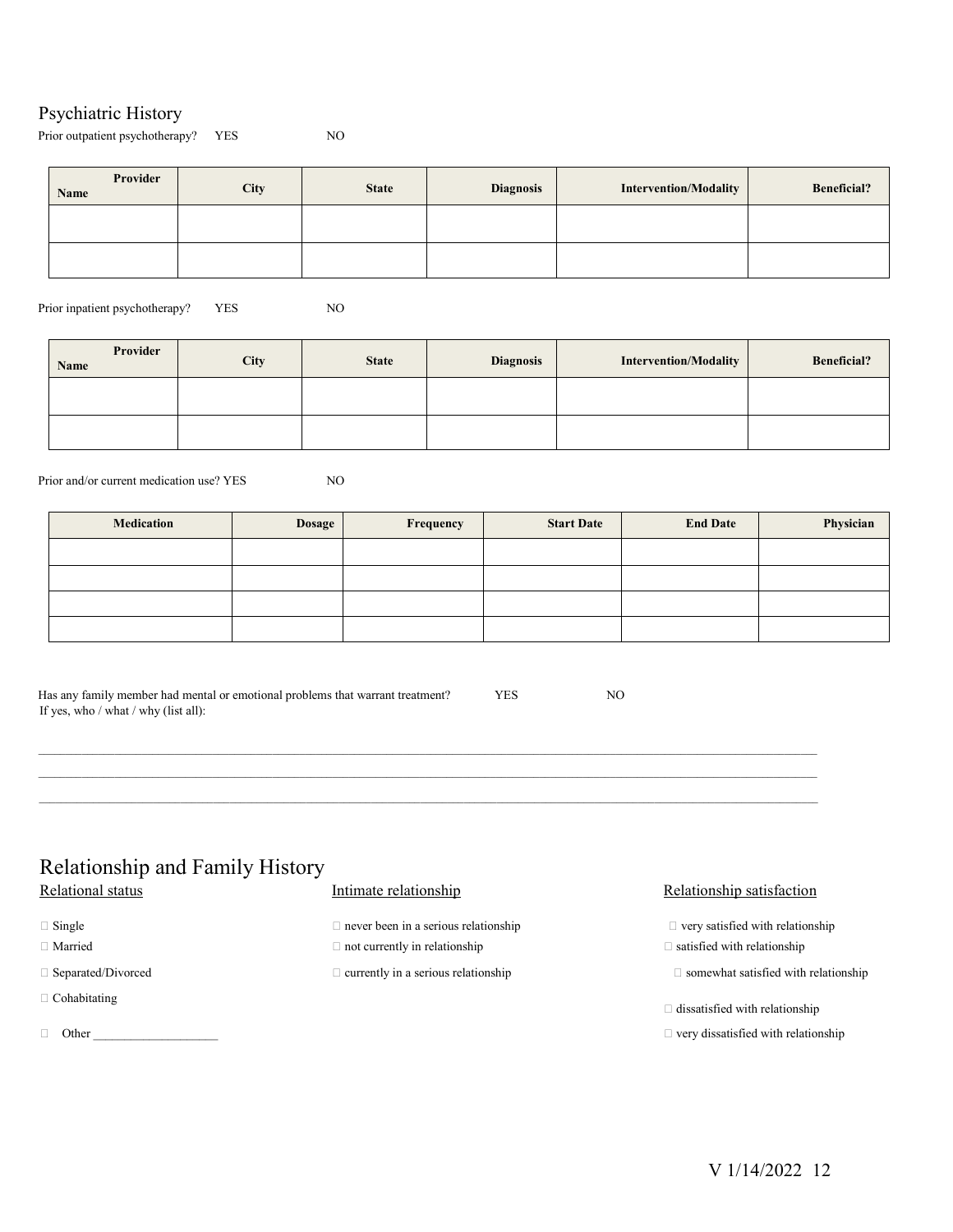List family members

| <b>Name</b>                                                                                                  | Age | Gender | <b>Relationship to Client</b> |
|--------------------------------------------------------------------------------------------------------------|-----|--------|-------------------------------|
|                                                                                                              |     |        |                               |
|                                                                                                              |     |        |                               |
|                                                                                                              |     |        |                               |
| Describe any past or current significant issues in intimate relationships or immediate family relationships: |     |        |                               |
|                                                                                                              |     |        |                               |
|                                                                                                              |     |        |                               |
|                                                                                                              |     |        |                               |
| Medical History                                                                                              |     |        |                               |
| Describe current physical health $\Box$ Good<br>$\Box$ Fair<br>$\Box$ Poor                                   |     |        |                               |
| Comments:                                                                                                    |     |        |                               |
|                                                                                                              |     |        |                               |
|                                                                                                              |     |        |                               |
| List any non-psychiatric medications and supplements currently being taken (give dosage and reason           |     |        | $\Box$ Not applicable         |
|                                                                                                              |     |        |                               |
|                                                                                                              |     |        |                               |
| List any known allergies $\Box$ Not applicable                                                               |     |        |                               |
|                                                                                                              |     |        |                               |
|                                                                                                              |     |        |                               |
|                                                                                                              |     |        |                               |